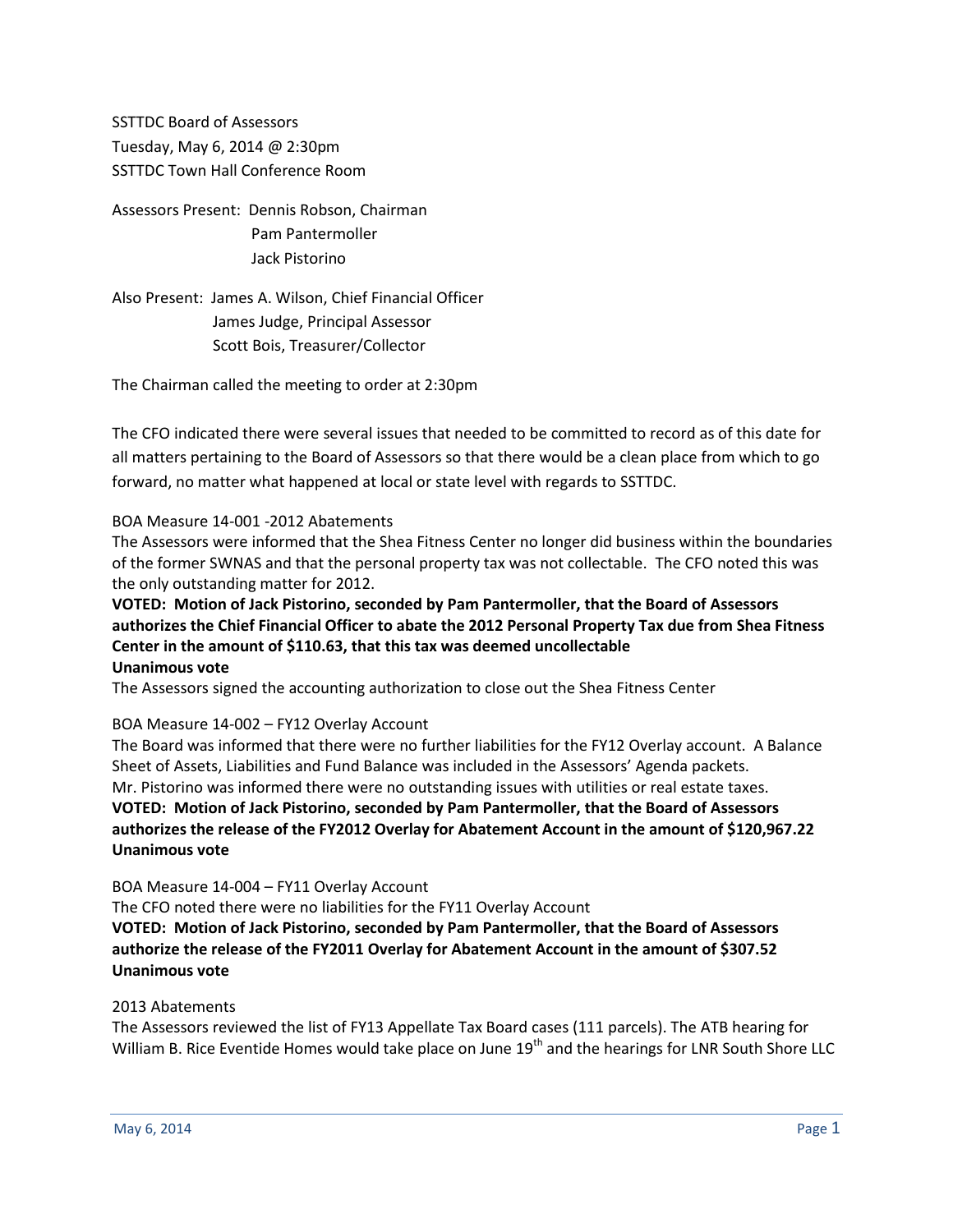(110 parcels) would take place October  $7<sup>th</sup>$ . The Assessors were informed that all FY13 taxes were received in a timely manner, that LNR's total tax appeal was \$1.6M, and their claim was the values were too high.

## 2014 Abatements

The Assessors were informed that 106 applications for abatement (one from Eventide Homes and 105 from LNR) were received January 16<sup>th</sup> and deemed denied April 16<sup>th</sup>. All the Denial notices were signed by the Assessors. The Treasurer/Collector noted that LNR sold some parcels and reduced their number of applications from FY13 to FY14.

## 2015 Valuations

The Treasurer/Collector distributed a preliminary data worksheet with internal information on all SouthField parcels, and noted that it tied to the current LA4 Classification Report prepared by the Principal Assessor. Discussion ensued on taxable properties, FY14 Commitments and Special Assessments for FOST 1 and 2, FY15 assessment, new construction, real estate sales, the Workforce Housing program, the estimated required revenue contribution for the FY15 Special Assessment and residential equivalent unit calculations.

Mr. Pistorino was informed that some parcels were reclassified from commercial to open space, which became apparent when the zoning map was overlaid onto the assessor's map.

The Assessors were informed that all land presently held by NAVY was exempt, but when transferred some of the land would become taxable and developed. Further discussion ensued on USCG land and retrocession statutes governing that property.

Mr. Judge noted he had meetings with a representative from DOR which included a site tour and a review of field cards, building permits and land sales. The Board was informed that establishing comparable commercial land sales was a challenge due to a lack of vacant land sales in the surrounding region.

## 2015 Special Assessment

The CFO noted that 9 parcels remained on FOST 1 & 2 property list for special assessment. A lengthy discussion ensued on the 2010A Bond obligations, special assessment calculations, and DOR certifications on values, tax rate and required third party confirmation on special assessments. The Board was informed that final confirmation from MUNICAP was still pending; and that annual approval of Special Assessment Rolls was required by the Board of Directors.

## BOA Measure 14-003

**VOTED: Motion of Jack Pistorino, seconded by Pam Pantermoller, that the Board of Assessors recommends favorable action to the Board of Directors for the FY15 Estimated Special Assessment, Reallocation of Assessments for FOST 1 and 2 as submitted to the Corporation by MUNICAP, and in accord with the approved bond authorization of April 27, 2010, measure 10-014 Unanimous vote**

## Minutes – December 16, 2013

**VOTED: Motion of Jack Pistorino, seconded by Pam Pantermoller, to approve the minutes of the Board of Assessors meeting held on December 16, 2013 Unanimous vote**